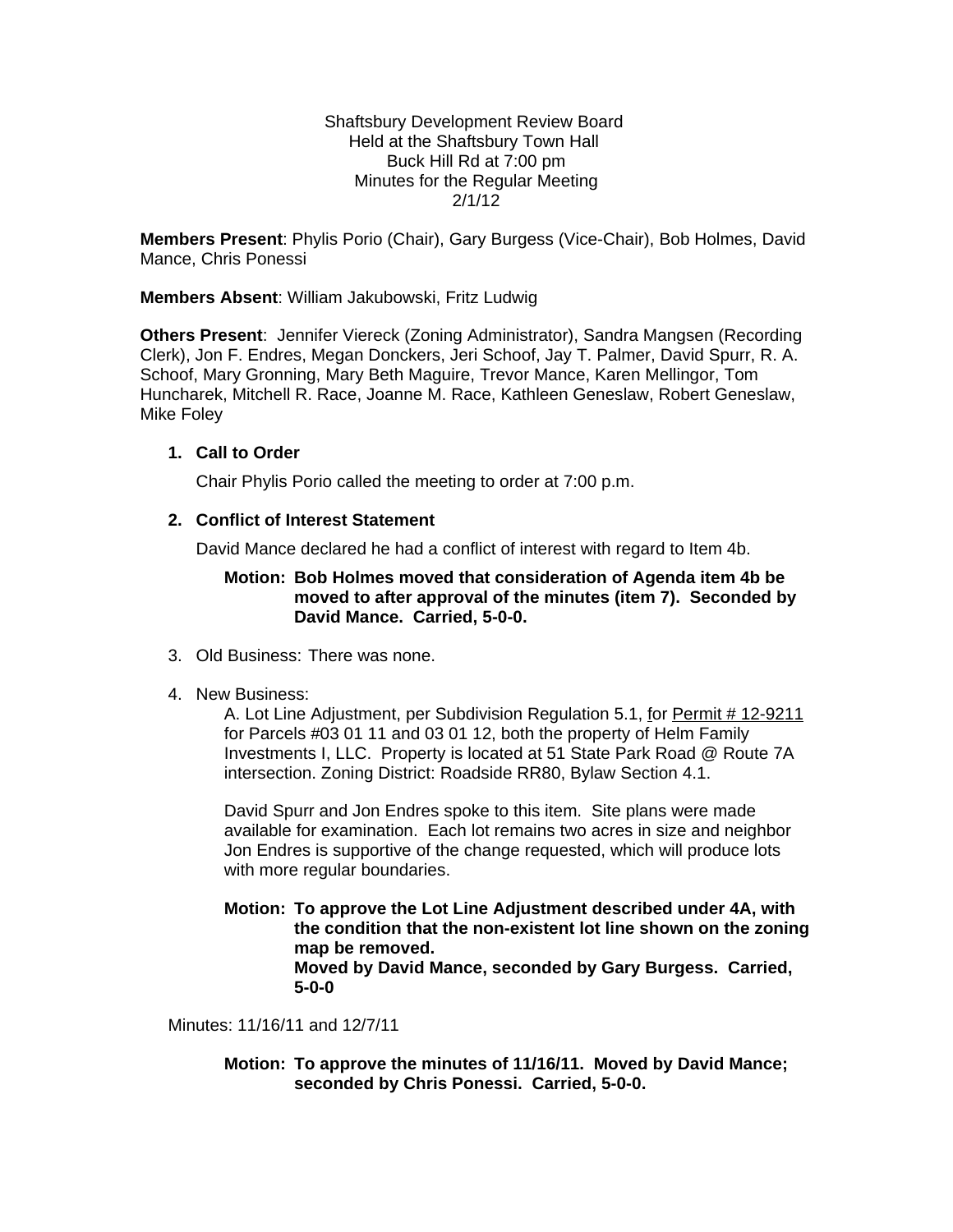No quorum was available for consideration of the minutes of 12/7/11

4 B. "Change in Conditional Use" Permit # 12-9213 requested by TAM, Inc. for an increase in tonnage processed per year from 15,000 to 30,000, per Bylaw Section 3.5 and 3.6. Parcel is #09 20 29.3, property of North Rd., LLC, located at North and Airport Rds. Zoning District: Industrial 2, Bylaw Section 6.4.

Dave Mance recused himself and left the meeting.

Trevor Mance and Mary Beth Maguire provided backgound information on TAM's growth since the last permit application was approved (for an increase from 8,000 to 15,000 annual tonnage). No water quality issues have been identified; no traffic incidents have occurred; and the distance from the nearest residence has been increased, since TAM purchased an abutting parcel. The requested increase to 30,000 tons annually is simply the next level mandated by the state; although that level is unlikely to be reached in the near term, the increase will give TAM some breathing room to cope with situations where the tonnage increases dramatically, as it did after tropical storm Irene in August, 2011. They anticipate about a ten year period to fully reach this capacity.

A site map was made available for examination. No changes are being requested from what is shown on that plan, which has already been approved with the original permit.

The committee considered the application point by point. Given the amount of material to review, the committee considered at first continuing the hearing to the next meeting (Feb 15, 2012).

## **Motion: Bob Holmes moved that the hearing be continued until the regular meeting on 2/15/2012. Seconded by Gary Burgess.**

After some discussion, the motion was withdrawn by both mover and seconder in order to allow those in attendance to offer further comments on the proposal.

The Chair then invited comment from those present, taking the Conditional Use sections raised Trevor Mance's letter of Jan 28 letter as a starting point. Among the concerns and suggestions were the following:

- length of time before the 30,000-ton level is likely to be reached
- increase in the number of garbage trucks driving in an out of the facility
- anticipated changes to the service area
- impact of greater truck traffic and volume of material processed, especially on individuals sensitive to airborne pollutants
- increase in noise level
- the potential usefulness of a stepped approval process, wherein criteria would have to be fulfilled at, say, 20,000 tons, or the permit would become subject to renegotiation